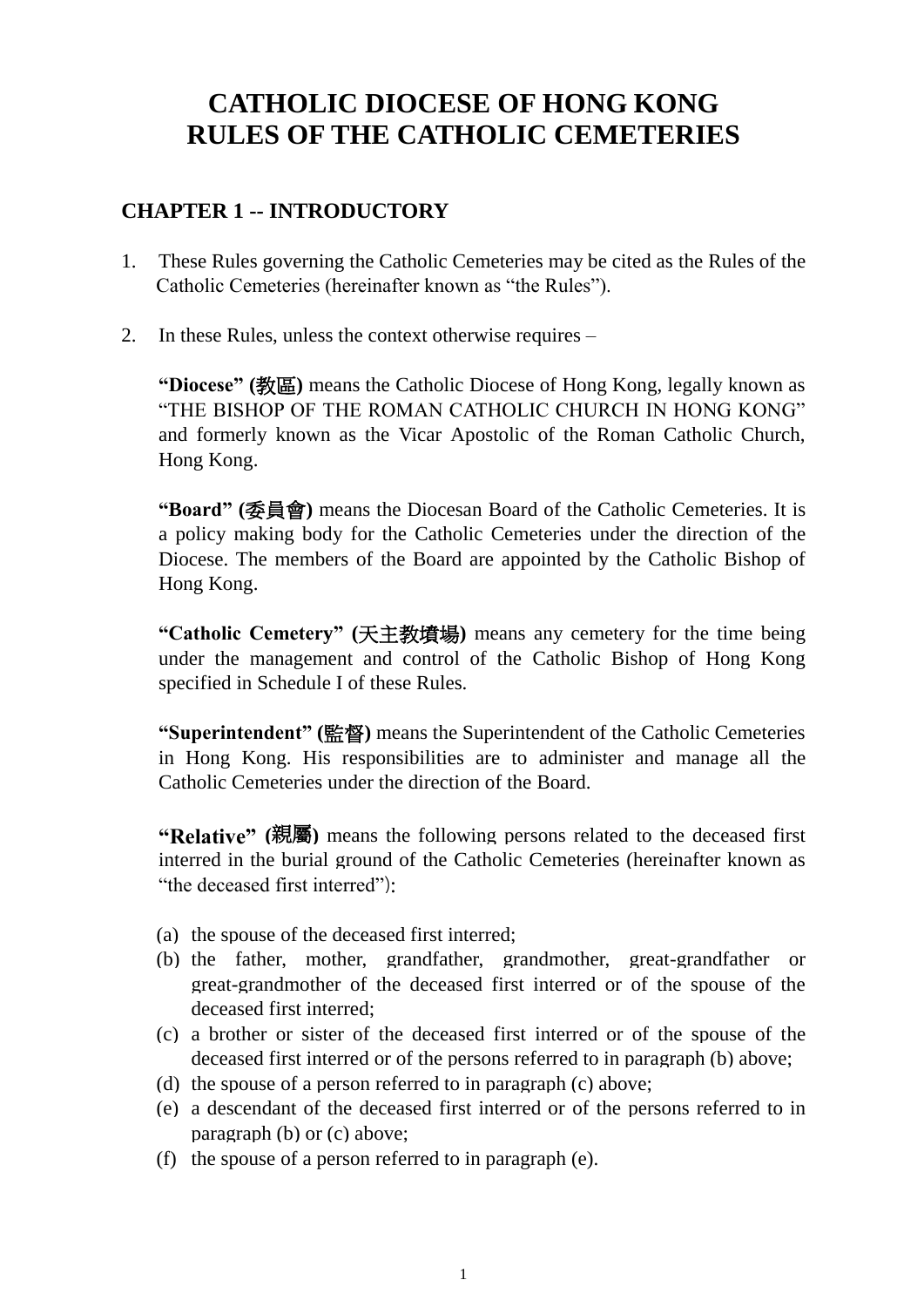**"Ashes" (**骨灰**)** means the ashes/cremains resulting from the cremation of human remains or exhumed human remains.

**"Human Remains" (**遺骸**)** means the body or part thereof of a deceased, but does not include ashes resulting from the cremation thereof.

**"Exhumed Human Remains" (**骨殖**)** means the skeletal remains after exhumation and relocation of fully decomposed human remains.

**"Burial" (**安葬**)** includes (a) coffin burial of human remains in permanent burial lot or exhumable burial lot (one extendable term only) or exhumable burial lot (multiple extendable terms); (b) burial or depository of exhumed human remains in permanent burial lot, permanent urn burial lot, exhumable burial lot (multiple extendable terms), family niche, ossuary niche or designated depository; (c) burial or depository of ashes in permanent burial lot, permanent urn burial lot, exhumable burial lot (multiple extendable terms), family niche, urn niche or designated depository.

**"Burial Ground" (**墳地**)** includes the permanent burial lot, the permanent urn burial lot, the exhumable burial lot (one extendable term only), the exhumable burial lot (multiple extendable terms), the ossuary niche, the urn niche and the family niche.

**"Permanent Burial Lot**"**(**永久墓地**)** means a burial space allocated for the burial of human remains and which, under normal circumstances and within the duration stated in the Government Lease of the respective Catholic Cemetery, does not have to be exhumed and relocated. The ownership of the lot remains with the Diocese. The fees charged are for the use of the lot. The lot is not transferable, saleable, leasable and could not be reserved by the recognized representative or the surviving relatives or their legal personal representatives. The right of use of the lot shall be terminated upon exhumation and relocation or exportation of the human remains of the deceased first interred. Upon exhumation and relocation or exportation of the deceased first interred, all subsequent interment(s), if any, shall at the same time be exhumed and relocated or exported and the lot shall revert to the Diocese for reallocation.

**"Permanent Urn Burial Lot" (**永久骨地**)** means a burial space allocated for the burial of exhumed human remains and which, under normal circumstances and within the duration stated in the Government Lease of the respective Catholic Cemetery, does not have to be exhumed and relocated. The ownership of the lot remains with the Diocese. The fees charged are for the use of the lot. The lot is not transferable, saleable, leasable and could not be reserved by the recognized representative or the surviving relatives or their legal personal representatives. The right of use of the lot shall be terminated upon exhumation and relocation or exportation of the exhumed human remains of the deceased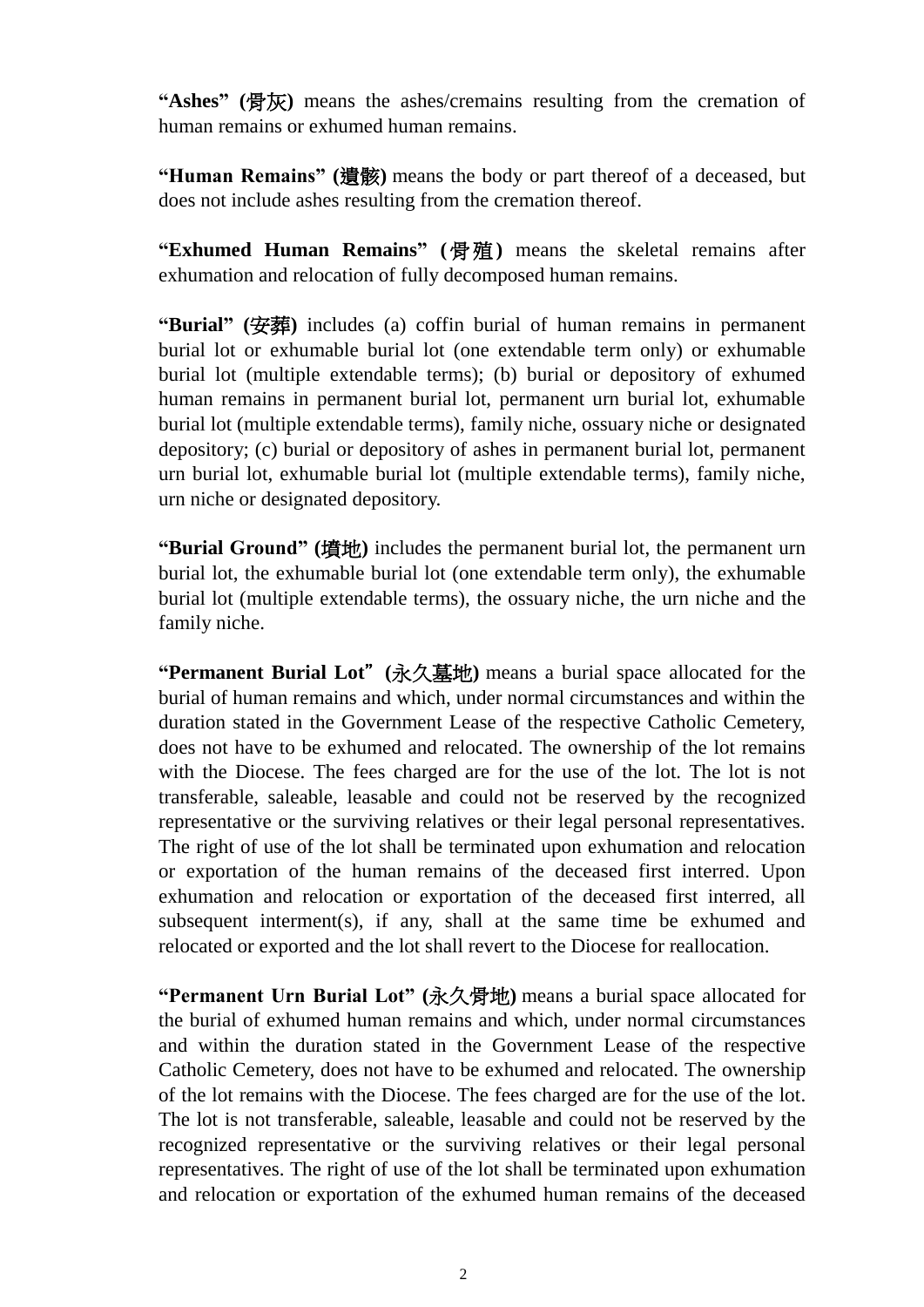first interred. Upon exhumation and relocation or exportation of the deceased first interred, all subsequent interment(s), if any, shall at the same time be exhumed and relocated or exported and the lot shall revert to the Diocese for reallocation.

**"Niche" (龕位)** means a burial space allocated for the depository of exhumed human remains or ashes and which, under normal circumstances and within the duration stated in the Government Lease of the respective Catholic Cemetery, does not have to be relocated. The ownership of the niche remains with the Diocese. The fees charged are for the use of the niche. The niche is not transferable, saleable, leasable and could not be reserved by the recognized representative or the surviving relatives or their legal personal representatives. The right of use of the niche shall be terminated upon relocation or exportation of the exhumed human remains or ashes of the deceased first interred. Upon relocation or exportation of the deceased first interred, all subsequent interment(s), if any, shall at the same time be relocated or exported and the niche shall revert to the Diocese for reallocation. There are two types of niches – the niche for exhumed human remains is known hereinafter as "ossuary niche" and the niche for ashes is known hereinafter as "urn niche".

**"Family Niche" (**家庭龕位**)** means a burial space allocated for the depository of exhumed human remains or ashes of a family for an initial term of twenty years which may be extendable for multiple terms of ten years each, under normal circumstances and within the duration stated in the Government Lease of the respective Catholic Cemetery. The extension is subject to approval by the Board and payment of a fee as prescribed in Schedule II of these Rules. The ownership of the family niche remains with the Diocese. The fees charged are for the use of the niche. The niche is not transferable, saleable, leasable and could not be reserved by the recognized representative, surviving relatives or their legal personal representatives. The right of use of the family niche shall be terminated upon relocation or exportation of the exhumed human remains or ashes of the deceased first interred or failure to further extend after the first twenty years or every ten years thereafter. Upon relocation or exportation of the deceased first interred, all subsequent interment(s), if any, shall at the same time be relocated or exported and the family niche shall revert to the Diocese for reallocation.

**"Exhumable Burial Lot (One Extendable Term Only)" (**只可續期一次墓地**)**  means a burial space allocated for the burial of human remains for a fixed term of ten years which may be extended for one further term of six years under normal circumstances and within the duration stated in the Government Lease of the respective Catholic Cemetery, subject to the payment of a fee as prescribed in Schedule II of these Rules. The ownership of the lot remains with the Diocese. The fees charged are for the use of the lot. The lot is not transferable, saleable, leasable and could not be reserved by the recognized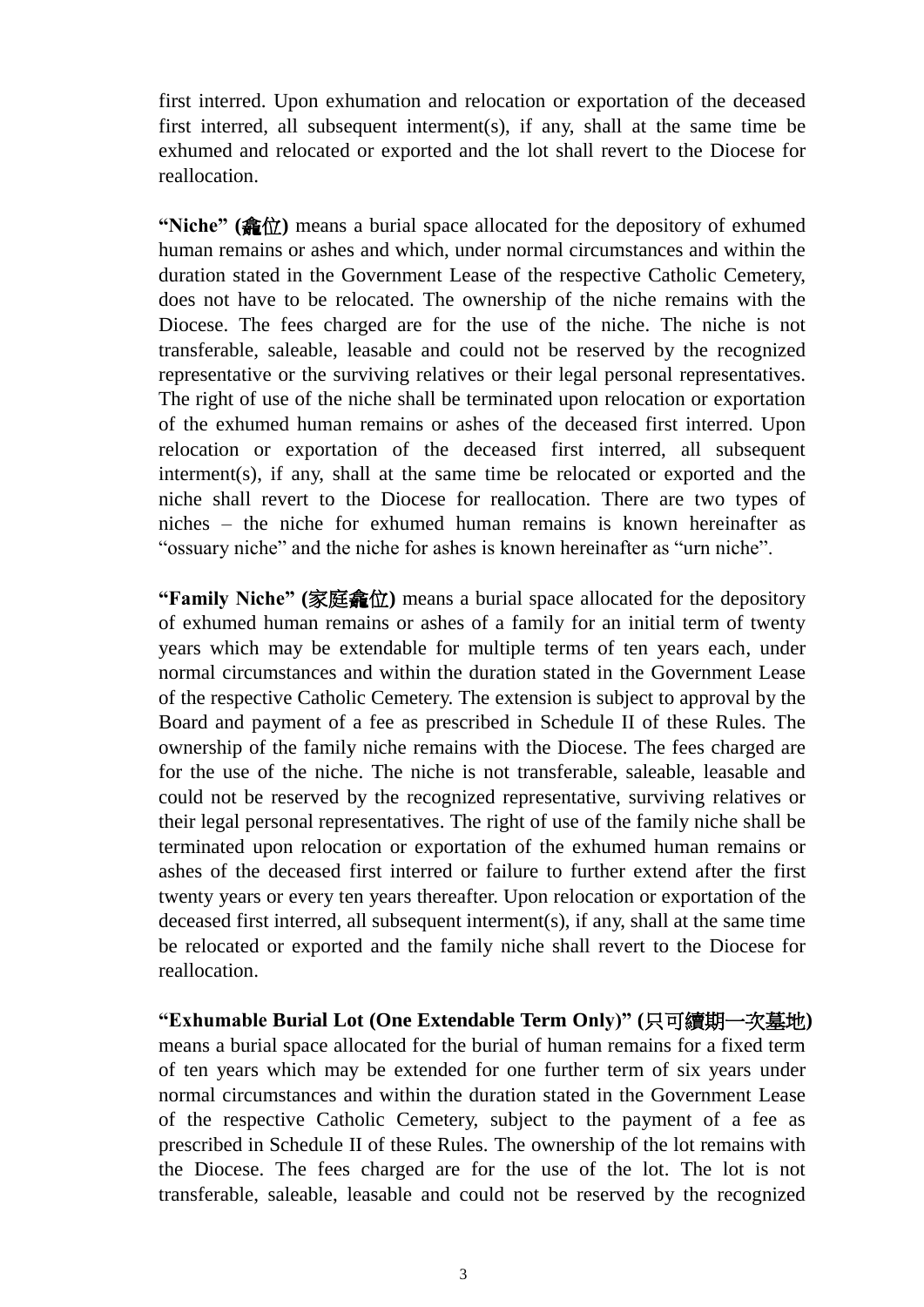representative, surviving relatives or their legal personal representatives. On or before the expiry of the prescribed period of ten or sixteen years, the recognized representative should arrange for the exhumation and relocation according to the provisions made in these Rules. The right of use of the exhumable burial lot (one extendable term only) shall be terminated upon exhumation and relocation or exportation of the exhumed human remains of the deceased interred therein and the lot shall revert to the Diocese for reallocation.

**"Exhumable Burial Lot (Multiple Extendable Terms)" (**可多次續期墓地**)** means a burial space allocated for the burial of human remains for an initial term of twenty years which may be extendable for multiple terms of ten years each, under normal circumstances and within the duration stated in the Government Lease of the respective Catholic Cemetery. The extension is subject to approval by the Board and payment of a fee as prescribed in Schedule II of these Rules. The ownership of the burial lot remains with the Diocese. The fees charged are for the use of the lot. The lot is not transferable, saleable, leasable and could not be reserved by the recognized representative, surviving relatives or their legal personal representatives. The right of use of the exhumable burial lot (multiple extendable terms) shall be terminated upon exhumation and relocation or exportation of the exhumed human remains of the deceased first interred or failure to further extend after the first twenty years or every ten years thereafter. Upon exhumation and relocation or exportation of the deceased first interred, all subsequent interment(s), if any, shall at the same time be exhumed and relocated or exported and the lot shall revert to the Diocese for reallocation.

**"Angels' Garden" (**天使花園**)** means a designated place in the Catholic Cemetery for keeping of remains of foetus, born of Catholic parent(s), where no Form 13 under section 18(a) of the Births and Deaths Registration Ordinance, Cap. 174 has been issued in respect of the foetus. The rules governing the Angels' Garden are stipulated in Annex 1.

**"Recognized Representative" (**認可代表**)** means any person holding the official receipt or the replacement receipt of the burial ground allocated to the deceased buried therein.

- 3. Catholic Cemeteries are governed by the Board under these Rules, the Private Cemeteries Regulation made under the Public Health and Municipal Services Ordinance and other related statutory legislation of the Hong Kong Special Administrative Region.
- 4. Catholic Cemeteries are reserved for the burial of Catholics in accordance with the provisions made by these Rules.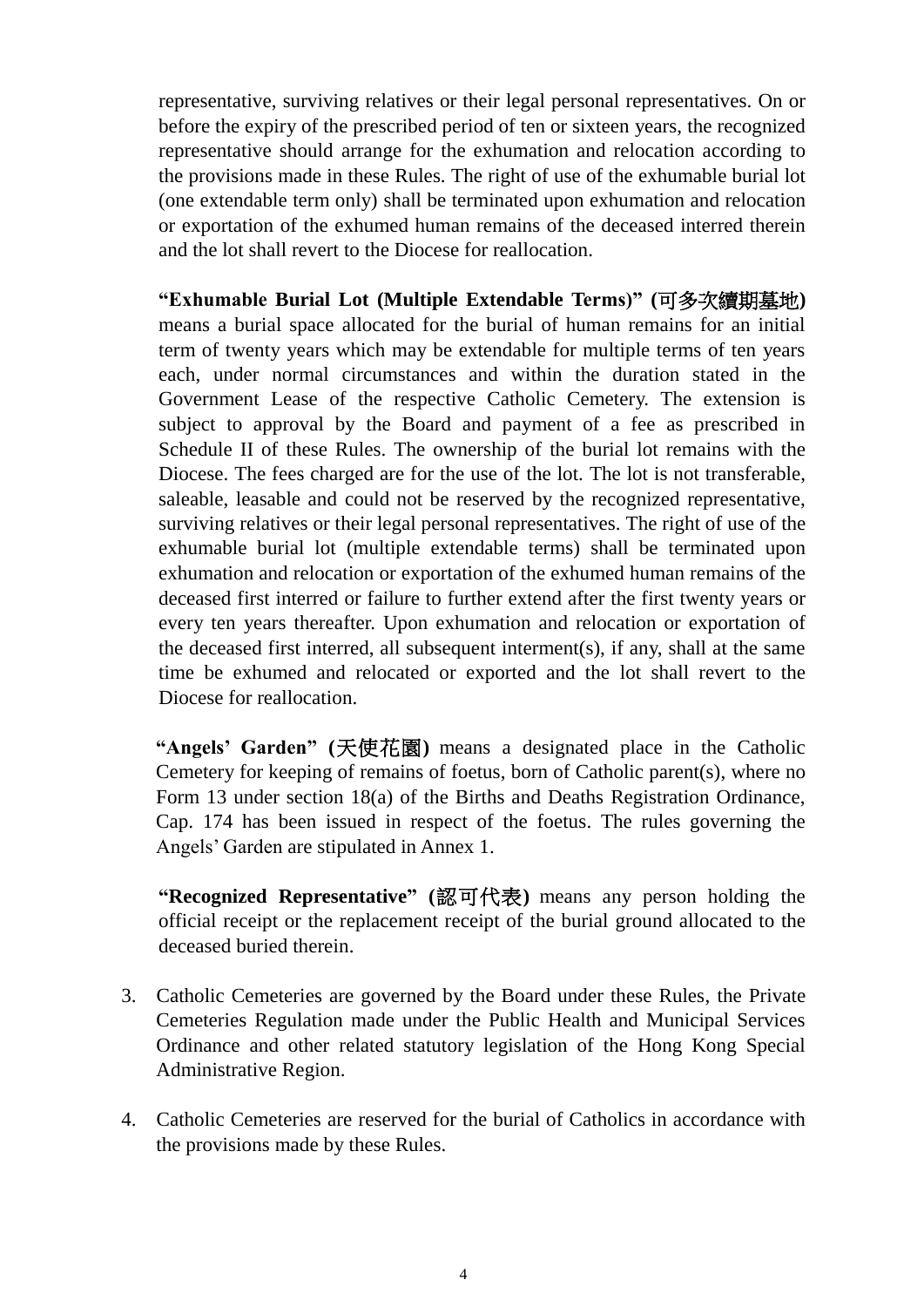# **CHAPTER 2 -- INTERMENT**

- 5. Eligibility:
	- (a) Only Catholic faithful could be buried in a Catholic Cemetery.
	- (b) Catechumens who have received the Catholic Rite of Becoming Catechumens may be buried in a Catholic Cemetery.
	- (c) A person who has not received any catechetical instructions could not be buried in a Catholic Cemetery even though he had been or was baptized at the moment of death or when unconscious.
	- (d) No person is permitted to be buried in a Catholic Cemetery unless a Burial Permit in the Catholic Cemetery has first been obtained.
- 6. Procedures:
	- (a) The applicant should first apply for the necessary documents for burial/cremation from the Joint Office set up by the Food and Environmental Hygiene Department, Immigration Department and Department of Health.
	- (b) The applicant should then apply for a Burial Permit in the Catholic Cemetery issued by the Parish of the deceased. A Burial Permit in the Catholic Cemetery could only be issued by the Parish Priest, Assistant Parish Priest or Permanent Deacon of the Parish of the deceased.
	- (c) The applicant should then make arrangements for burial at the relevant Catholic Cemetery Office together with payment of the fees as prescribed in Schedule II of these Rules.
- 7. Categories of burial ground:

From 1988 onwards, "Permanent Burial Lot" and "Permanent Urn Burial Lot" were no longer allocated by the Diocese. The following categories of burial ground are currently provided by the Catholic Cemeteries:

- (a) Exhumable Burial Lot (One Extendable Term Only)
- (b) Exhumable Burial Lot (Multiple Extendable Terms)
- (c) Ossuary Niche
- (d) Urn Niche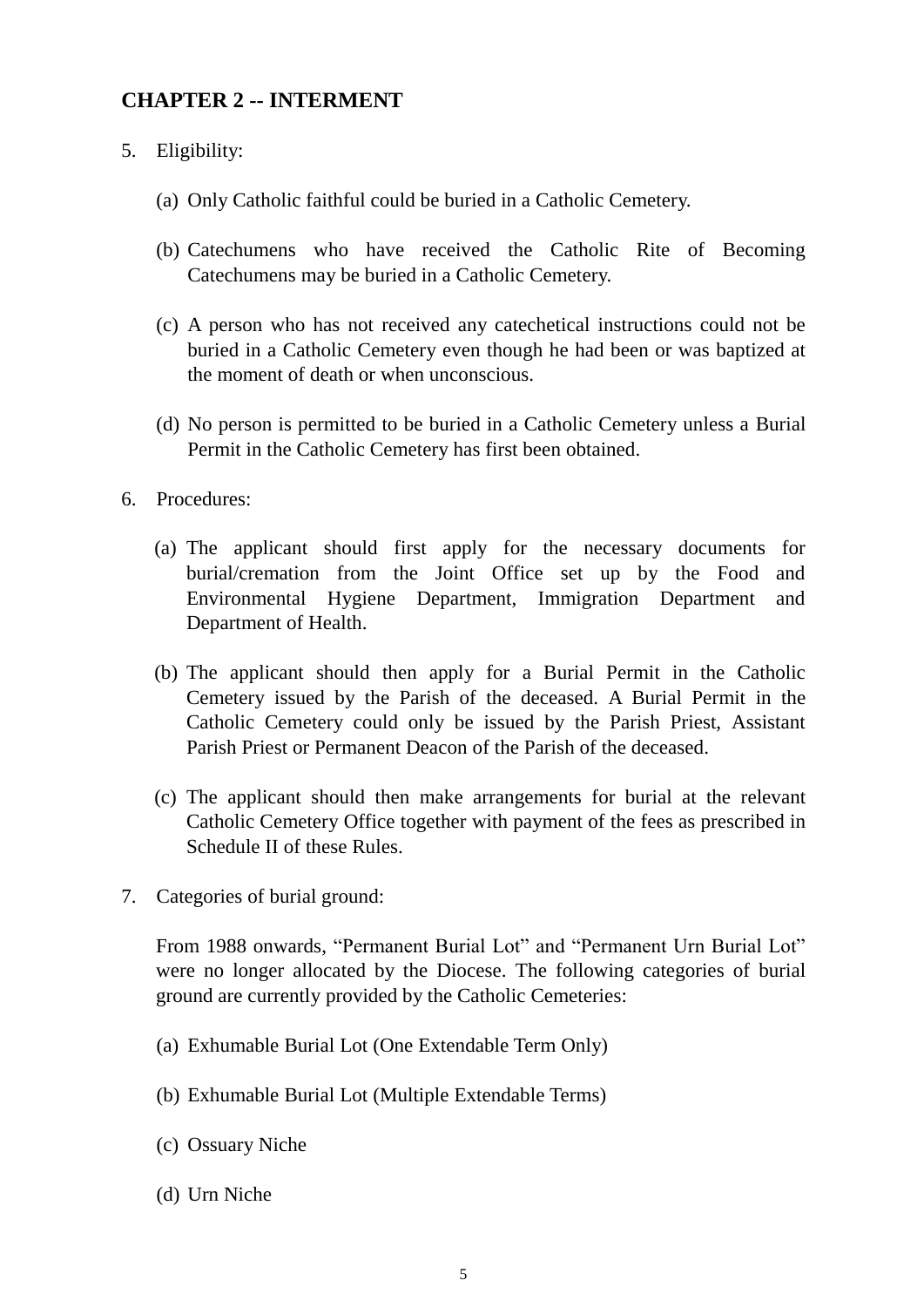#### (e) Family Niche

#### 8. Co-burials:

- (a) Provided that the deceased first interred is still interred therein, space permissible in the burial ground and in a dignified manner, multiple co-burial of human remains, exhumed human remains or ashes after the first interment may be permitted in the permanent burial lot, exhumable burial lot (multiple extendable terms), permanent urn burial lot, urn niche or family niche subject to payment of the fees as prescribed in Schedule II of these Rules:
	- (i) Permanent Burial Lot: Co-burial of human remains or exhumed human remains or ashes is permitted. For co-burial of human remains (coffin burial), if the application is approved, the recognized representative must prior to the co-burial, arrange for the human remains of the deceased first interred to be exhumed and reburied in the same grave. For subsequent co-burial of human remains (coffin burial), the interment(s) prior to the application of the co-burial must be exhumed and reburied in the same grave or be relocated or exported.
	- (ii) Exhumable Burial Lot (Multiple Extendable Terms): Co-burial of human remains or exhumed human remains or ashes is permitted. For co-burial of human remains (coffin burial), if the application is approved, the recognized representative must prior to the co-burial, arrange for the human remains of the deceased first interred to be exhumed and reburied in the same grave. For subsequent co-burial of human remains (coffin burial), the interment(s) prior to the application of the co-burial must be exhumed and reburied in the same grave or be relocated or exported.
	- (iii) Permanent Urn Burial Lot: Co-burial of exhumed human remains or ashes is permitted.
	- (iv) Urn Niche: Co-burial of ashes in urn is permitted.
	- (v) Family Niche: Co-burial of ashes in urn or exhumed human remains is permitted.
- (b) Only the Relative of the deceased first interred in the permanent burial lot, exhumable burial lot (multiple extendable terms), permanent urn burial lot, urn niche or family niche is permitted to be co-buried.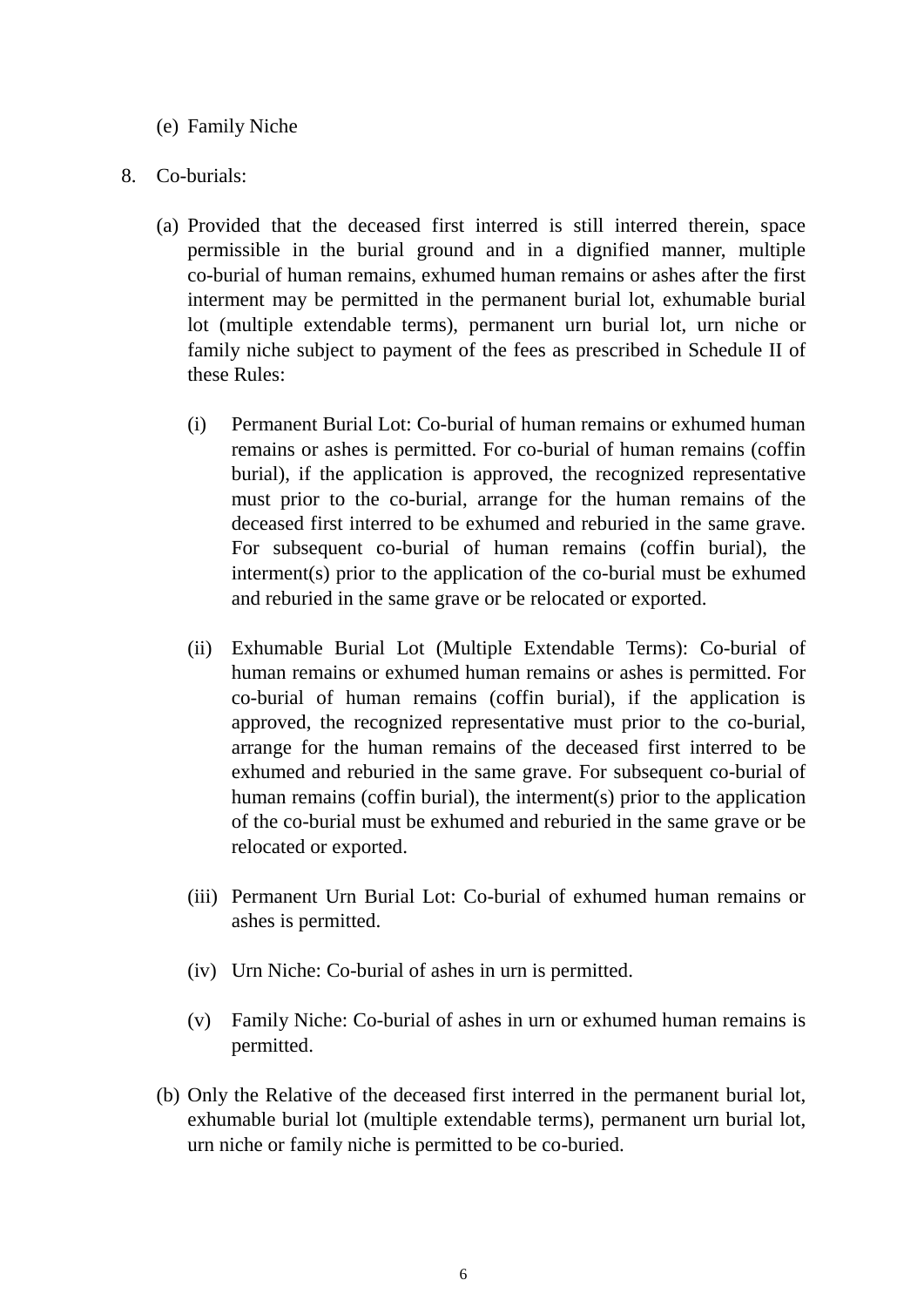- (c) The recognized representative applying for a co-burial should produce the original documents for proof of relationship between the deceased to be co-buried and the deceased first interred or any one of the Relative co-buried, together with a diagram illustrating the family relationship between the deceased to be co-buried and the deceased first interred, and all the other documents required for burial as stipulated in these Rules.
- (d) Upon the approval of the application, the recognized representative should also pay the fees as prescribed in Schedule II of these Rules.

### **CHAPTER 3 -- FEES AND OFFICIAL RECEIPTS**

- 9. Fees are charged in accordance with the "Table of Fees of the Catholic Cemeteries" listed in Schedule II of these Rules. The Board reserves the right to revise the Table of Fees if and when it deemed necessary.
- 10. Fees chargeable are to be paid at the relevant Catholic Cemetery Office. An official receipt will be issued immediately upon payment. The official receipt is the only valid document of proof and must be kept in a safe place for all future reference and use.
- 11. In the event that the official receipt of the burial ground allocated to the deceased is lost, the recognized representative or any other persons concerned may contact the relevant Catholic Cemetery Office for the application of a replacement receipt. Procedures for application of a replacement receipt are obtainable from all the Catholic Cemetery Offices.

### **CHAPTER 4 -- BURIAL GROUND**

- 12. Human remains must be buried in a coffin; exhumed human remains and ashes must be put in an urn or other suitable container prior to burial.
- 13. (a) The dimensions of a coffin burial lot [for permanent burial lot, exhumable burial lot (one extendable term only) and exhumable burial lot (multiple extendable terms)] shall not exceed a length of 2400 mm and a width of 900 mm.
	- (b) The dimensions of an urn burial lot shall not exceed a length and width of 900 mm each.
	- (c) Unless otherwise stated, the dimensions of a standard niche [for both ossuary niche and urn niche] shall have a width and height of 300 mm each and a depth of 600 mm.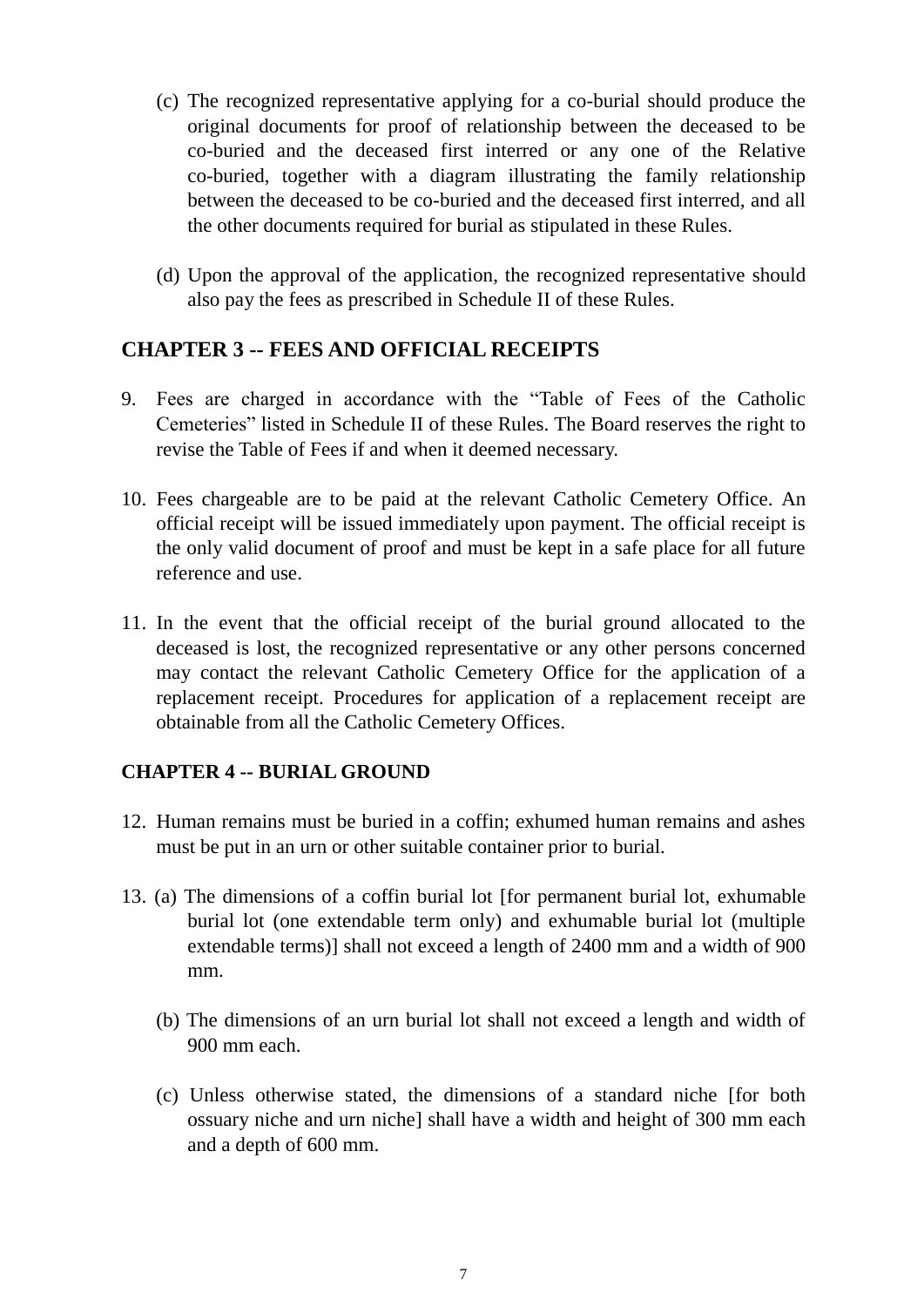- (d) The dimensions of a family niche shall have a width and depth of 600 mm each and a height of 300 mm.
- 14. It is prohibited to change the direction of a grave and/or gravestone for Fung Shui or other reasons.
- 15. Within two years after the burial of the deceased, a gravestone should be erected and properly maintained over the grave. If no gravestone is erected within that period, the Superintendent reserves the right to erect one. All expenses incurred shall be chargeable to and recovered from the recognized representative who, at a later date, may come forth or be located.
- 16. Not more than one burial lot or niche shall be allocated to a deceased.
- 17. Subject to Clause 8 hereof, only one set of encoffined human remains shall be interred in one burial lot.
- 18. No arrangement for pre-allocation or pre-subscription of burial ground shall be permitted.
- 19. The Diocese is not responsible and gives no warranty to the burial ground, grave, underground chamber, vault, urn, niche, barrier, railing, post, seat, boundary stone, monument, gravestone, sculpture, statue, free-standing vase, niche sealing slab, niche interior lining, stainless steel frame, screws and built-in vase, tablet, ornament, tree, shrub or ornamental plant and any other commemorative or decorative object against natural disaster, landslip, collapse and damage of retaining walls, subsidence of land, fallen trees, burglary, vandalism, criminal damage, civil commotion or from any other causes whatsoever. The Diocese shall not be held liable for indemnification or compensation for the loss, damage or disturbance caused to any of the above-mentioned as a result of such events.

#### **CHAPTER 5 -- ERECTION AND MAINTENANCE OF GRAVESTONES AND OTHER WORKS**

- 20. (a) A recognized representative who intends to erect or maintain a gravestone for the deceased or carry out any other works should first obtain formal approval from the Superintendent by producing to him, either in person or through an appointed approved contractor, the following documents:
	- (i) A work permit issued by the Catholic Cemetery Office or the official receipt (or the replacement receipt) of the burial ground allocated to the deceased for the application for a work permit; and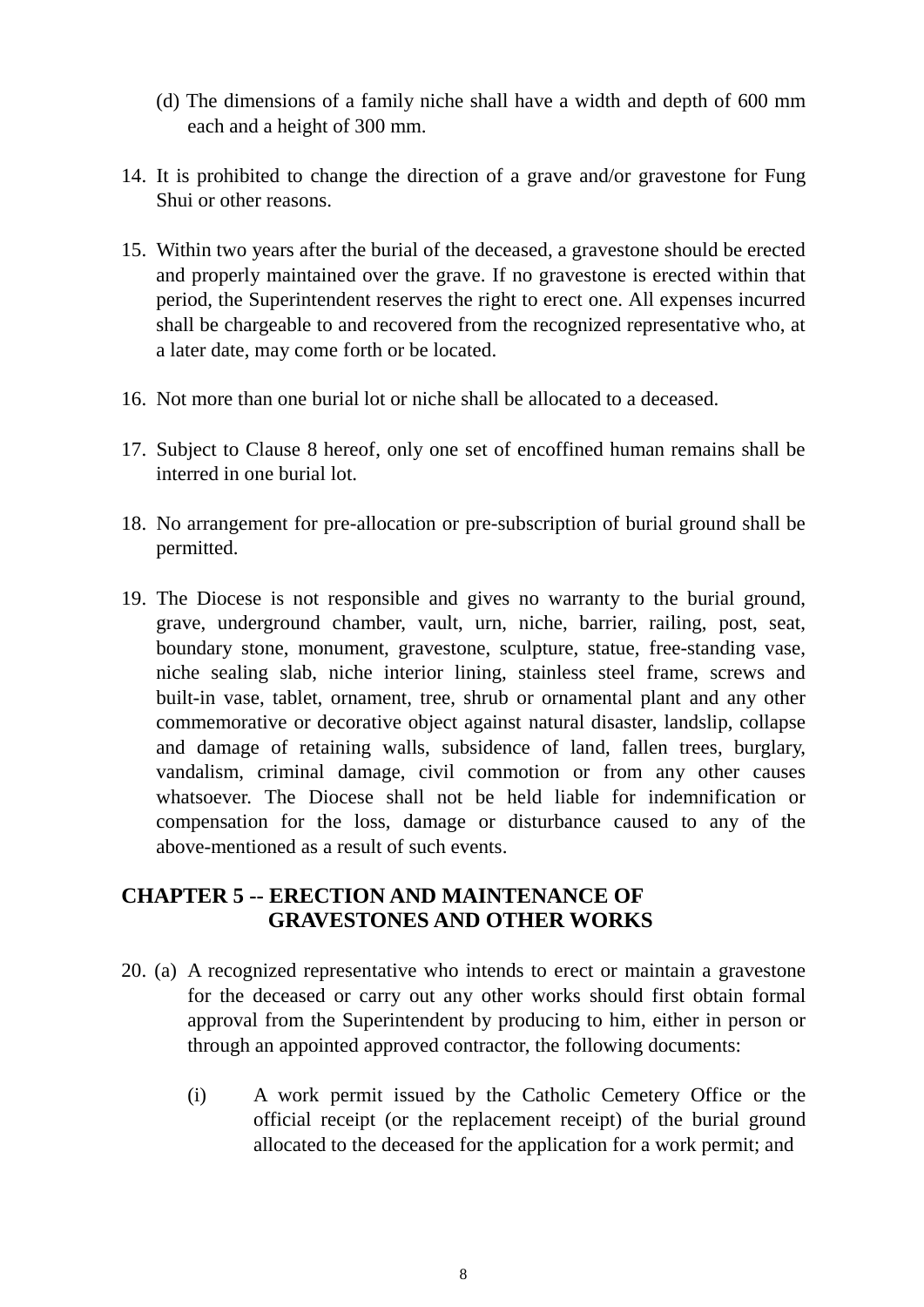- $(ii)(a)$  For works relating to gravestone two copies of the proposed design of the gravestone with the method statement, construction details, plan and full information in respect of the design, measurements, materials to be used and the text to be engraved; or
- $(ii)(b)$  For other works two copies of the method statement, construction details, plan and full information in respect of the works proposed; and
- (iii) Payment of the deposit as prescribed in Schedule II of these Rules.

A list of approved contractors for works in the Catholic Cemetery is obtainable from the website or all the Catholic Cemetery Offices.

- (b) No works shall commence until formal approval has been obtained.
- (c) Works shall be completed within sixty calendar days from the date of the formal approval. If for any reason the works are not completed within the prescribed period, the appointed approved contractor shall apply to the Superintendent, before the expiry of the sixty calendar days, for an extension of the permit and pay an additional prescribed deposit. The deposit originally paid shall be forfeited in full. The appointed approved contractor may also apply for cancellation of the works within the said sixty calendar days and for the refund of the deposit.
- (d) Upon completion of work, the appointed approved contractor shall notify the Cemetery Supervisor and the contracting party to inspect the work. If the work is confirmed to be completed to the satisfaction of the Superintendent or his representative and to that of the contracting party, the appointed approved contractor may apply for refund of the deposit from the Catholic Cemetery Office by producing the original deposit receipt and the work permit for cancellation.
- (e) If the appointed approved contractor causes any direct or indirect damage to the Catholic Cemetery, or any grave in the course of the work, or if he is forced to dismantle and/or to demolish a gravestone or other works constructed by him due to his non-compliance with these Rules, the contract or the approved design, or upon completion of the work, he has not cleared away the debris, and in all of these cases, the Superintendent reserves the right to forfeit all the deposit received from the appointed approved contractor and to demand the appointed approved contractor to indemnify the Diocese and the contracting party and to keep the Diocese indemnified until full settlement of the loss and damages caused by the appointed approved contractor has been reached.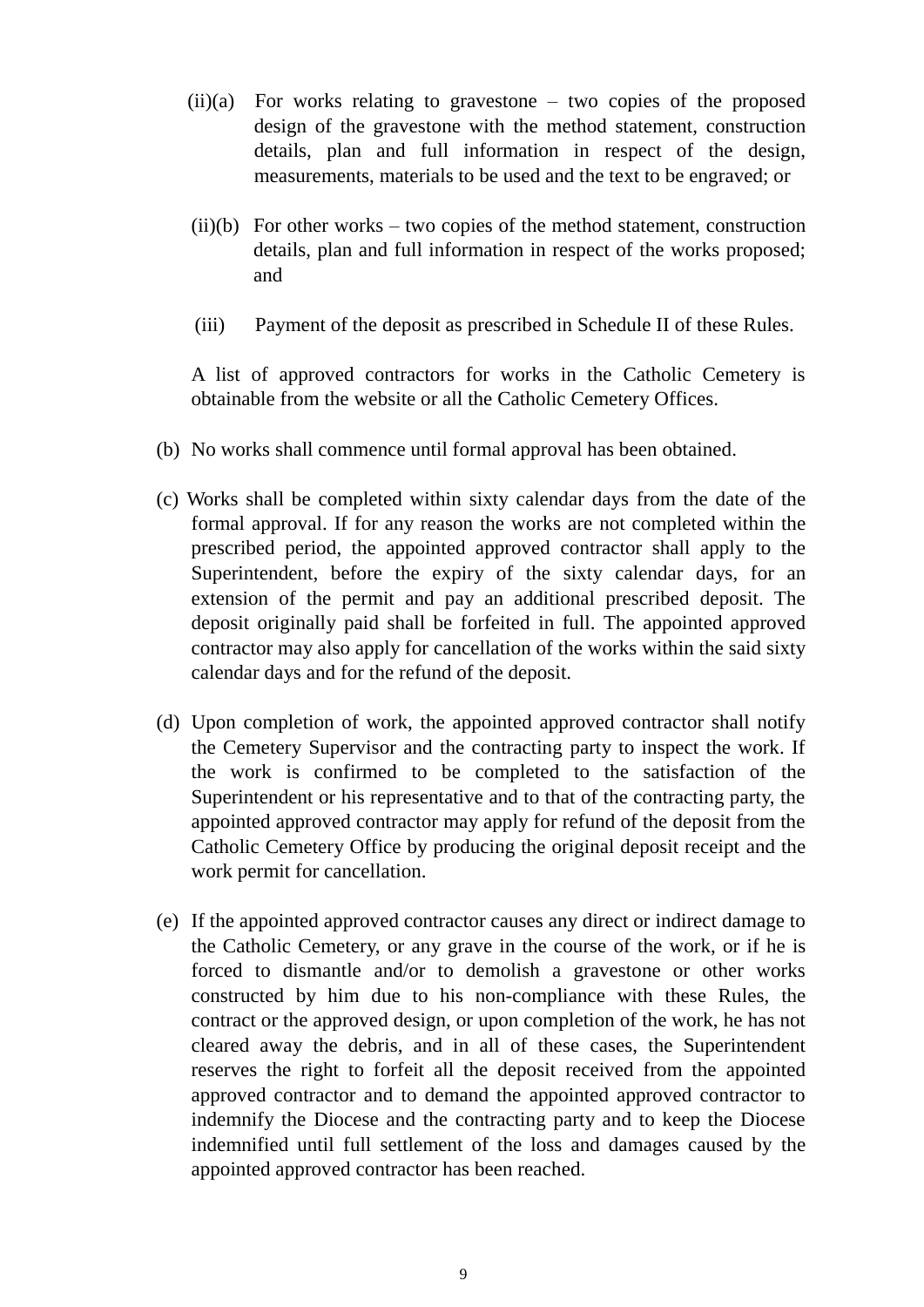- 21. The design of all gravestones, underground chamber, sculptures, statues, vases and other commemorative or decorative objects shall be approved by the Superintendent at his absolute sole discretion. When erecting a gravestone, the following measurements and criteria should be observed:
	- (a) Coffin burial lots: The dimensions of the platform slab shall not exceed 900 mm in width, 1800 mm in length and the height measuring from ground to top of gravestone shall not exceed 1500 mm.
	- (b) Urn burial lots: The dimensions of the platform slab shall not exceed 600 mm in width, 900 mm in length and the height measuring from ground to top of gravestone shall not exceed 1200 mm.
	- (c) Gravestone design: A gravestone shall be designed so that no water can accumulate on it. The grave number and section number assigned to the grave should be clearly engraved on a prominent surface for easy identification.
- 22. All gravestones, underground chamber, sculptures, statues, free-standing vases, niche sealing slabs, niche interior lining, stainless steel frame, screws and built-in vase, monuments, headstones, tablets, ornaments, trees, shrubs, ornamental plants and any other commemorative or decorative objects are set up, placed or erected at the sole risk of the owners of these objects. The owners of these objects shall at all times be held liable to and shall fully indemnify the Diocese against all claims, demands, actions and legal proceedings whatsoever made upon the Diocese in respect of any loss or damage suffered by the Diocese or any person whomsoever resulting from the collapse, damage or otherwise of these objects due to accident or otherwise whether or not caused by the negligence of the owners of these objects. The Diocese shall also not be held responsible nor be held liable for the loss or damage of these objects due to natural disaster, landslip, collapse and damage of retaining walls, subsidence of land, fallen trees, burglary, vandalism, criminal damage, civil commotion or from any causes whatsoever.

## **CHAPTER 6 -- EXHUMATION AND RELOCATION OR EXPORTATION**

23. Application for exhumation and relocation or exportation of human remains, exhumed human remains or ashes, or for a co-burial in a Catholic Cemetery must be made by the recognized representative at the relevant Catholic Cemetery Office.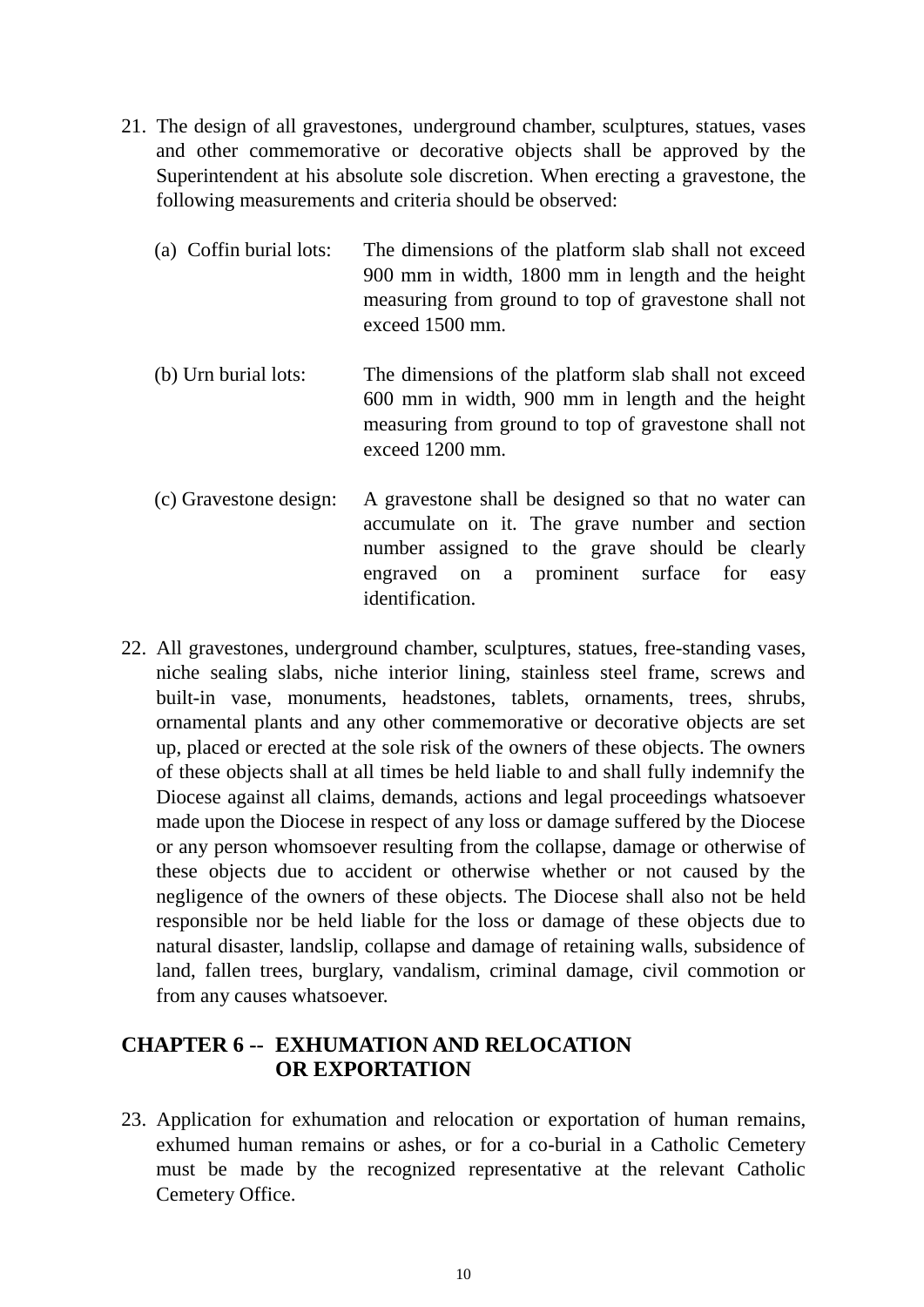- 24. No exhumation and/or relocation and/or exportation of any human remains or exhumed human remains in a Catholic Cemetery could be carried out without first obtaining a written consent from the Director of Food and Environmental Hygiene and the Superintendent of the Catholic Cemeteries. For the exhumation and/or relocation and/or exportation of ashes in a Catholic Cemetery, prior written consent from the Superintendent of the Catholic Cemeteries is required.
- 25. (a) (i) For exhumable burial lot (one extendable term only), on or before the expiry of the fixed term of ten years (if no application for extension has been made) or on or before the expiry of the extended term of six years (if an application for extension of six years has been made and approved),
	- (ii) For exhumable burial lot (multiple extendable terms), on or before the expiry of the first twenty years (if no application for extension has been made) or on or before the expiry of the extended term of ten years, or its multiple(s) (if no application for further extension of ten years has been made),
	- (iii)For family niche, on or before the expiry of the first twenty years (if no application for extension has been made) or on or before the expiry of the extended term of ten years, or its multiple(s) (if no application for further extension of ten years has been made),

the recognized representative should arrange with the relevant Catholic Cemetery Office for exhumation and/or relocation or exportation of the human remains and/or exhumed human remains and/or ashes buried therein.

- (b) Upon the expiry of the respective periods mentioned above, if no one comes forth to apply for the exhumation of the graves or relocation/exportation of family niches or apply for extension as the case may be, the Superintendent may exhume/relocate the human remains and/or exhumed human remains and/or ashes in these graves or family niches and store the exhumed human remains or ashes in a designated depository in the Catholic Cemetery without further notice, provided that:
	- (i) the Superintendent's intention to disinter has been published in all the parish churches in Hong Kong, in the Kung Kao Po and the Sunday Examiner and in not less than five local newspapers, at least one of which must be in English; and
	- (ii) six months have elapsed from the date of such publication; and
	- (iii) the consent of the Director of Food and Environmental Hygiene has been obtained.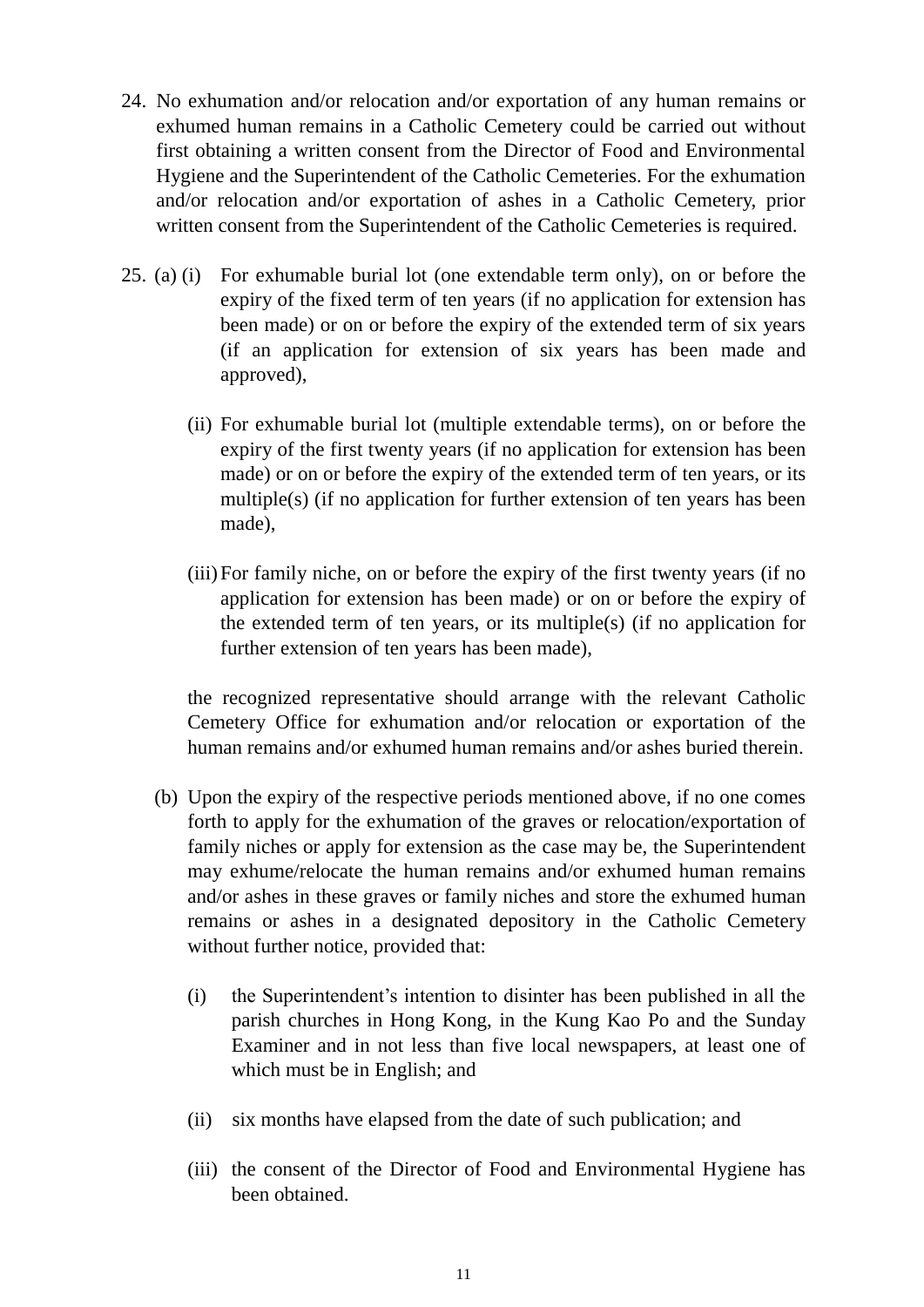- (c) The grave demolition fee, exhumation fee and storage fee incurred shall be chargeable to and recovered from the recognized representative who, at a later date, may come forth to claim these exhumed human remains and/or ashes.
- 26. (a) Upon exhumation and/or relocation and/or exportation of the human remains, exhumed human remains or ashes of the deceased first interred, regardless of whether there are subsequent interments, the burial ground would revert to the Diocese for reallocation. No one shall have the right to transfer, sell, or let the burial ground to any other parties, and/or to demand for compensation of any form whatsoever from the Diocese for the reversion of the burial ground to it.
	- (b) In the event of exhumation and relocation or exportation of one or more of the subsequent interment(s), the recognized representative shall arrange for the re-installation of the gravestone or sealing slab of the burial ground concerned at his own cost.
- 27. Notwithstanding Clause 28, in case of emergency posing an imminent threat to public safety, the Superintendent has the right to carry out repairs to the said burial lot without first notifying the recognized representative. All expenses incurred shall be chargeable to and recovered from the recognized representative who, at a later date, may come forth or be located.
- 28. When a burial lot is seriously damaged, collapsed and unattended for a long period of time, it is deemed to be an abandoned grave. The Superintendent shall first notify the recognized representative of the deceased by registered post at his last known address registered at the Catholic Cemetery Office. If no reply or notification of action is received within a reasonable time, the Superintendent may, with the written consent of the Director of Food and Environmental Hygiene, authorize the human remains in the burial lot to be exhumed, relocated and stored in a designated depository of the Catholic Cemetery and the burial lot would revert to the Diocese for reallocation.

### **CHAPTER 7 -- MANAGEMENT**

- 29. Catholic Cemeteries are administered in accordance with these Rules drawn up by the Board and are managed by the Superintendent.
- 30. Catholic Cemetery staff and workers are employees of the Diocese and are not permitted to solicit or receive commissions, profits or material benefits of any kind. They are not permitted to sell any service, article or object or to conduct any business or trade of their own. Offenders are subject to disciplinary actions or immediate dismissal by the Diocese.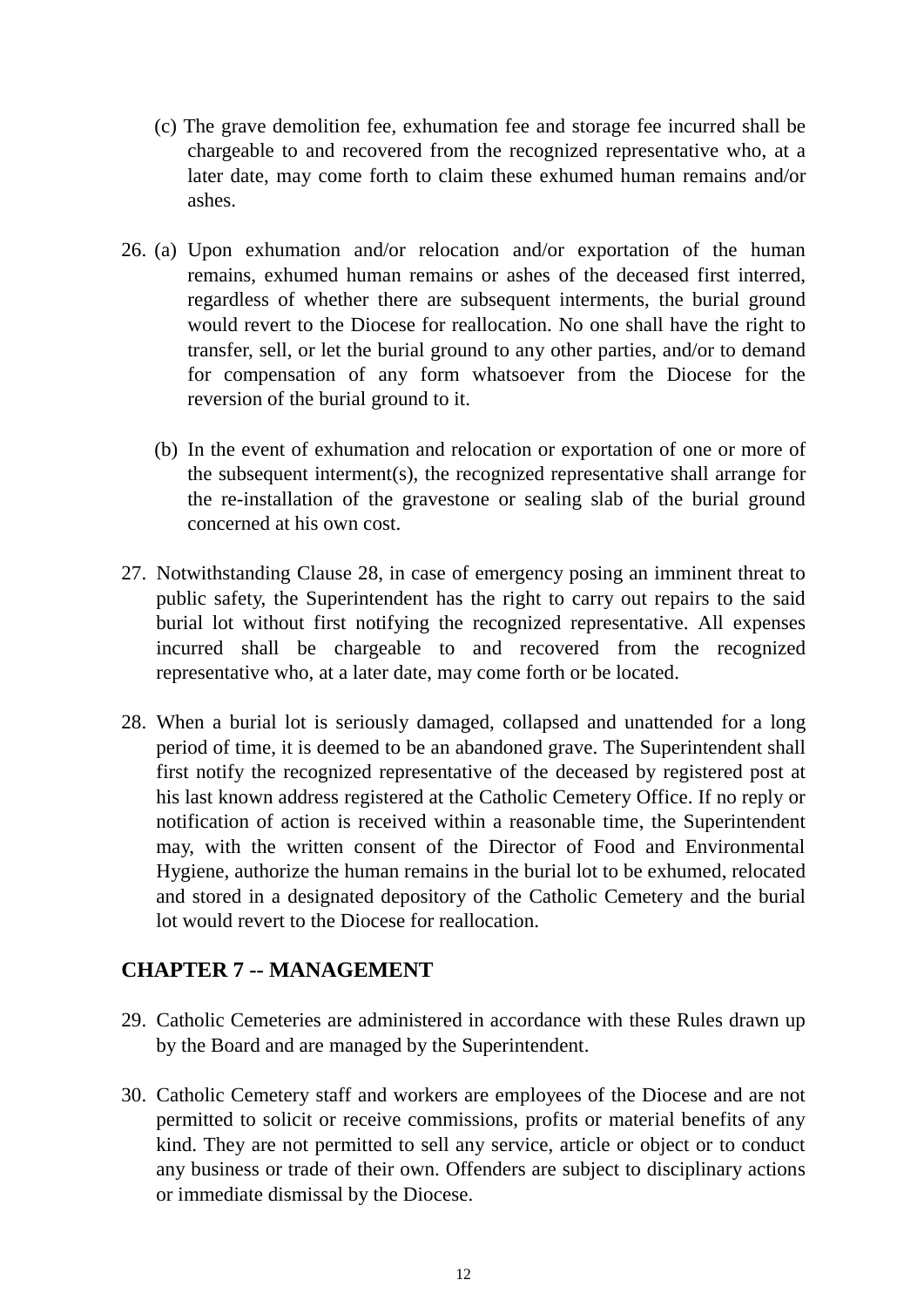- 31. Appointed approved contractors or other outsourced contractors, its employees and agents are not permitted to solicit or receive commissions, profits or material benefits of any kind. They are not permitted to sell any service, article or object or to conduct or solicit any business or trade of their own. Offenders are subject to follow-up action taken by the Diocese according to their contract.
- 32. If any employee or agent of the Catholic Cemetery, appointed approved contractor or other outsourced contractors is found insinuating, exacting or soliciting for material benefits of any kind out of any motive or purpose, he shall be reported immediately to the Independent Commission Against Corruption.
- 33. Catholic Cemetery employees and any appointed person are authorized to stop any person contravening Clauses 34, 35, 36, 37 and 38 herein and to report to the police for actions, if necessary. Catholic Cemetery employees incurring these contraventions are subject to disciplinary actions or immediate dismissal. Appointed approved contractors, or other outsourced contractors, its employees and agents incurring these contraventions are subject to follow-up actions taken by the Diocese according to their contract.
- 34. No person shall, in any Catholic Cemetery:
	- (a) wilfully disturb or interfere with any funeral service or procession or any religious or commemorative meetings;
	- (b) hold, promote or take part in any public meeting other than a meeting of a religious or commemorative nature relating to the deceased buried therein;
	- (c) to burn any paper articles, incense, joss sticks or to place sacrificial offerings in the customs of other religious beliefs;
	- (d) post, hang, display, affix, or distribute any handbill, card, circular, or advertisement of any kind whatsoever;
	- (e) wilfully or carelessly deface, injure, soil or defile any slope, wall or fence in or enclosing the cemetery, or any part thereof, or any grave, underground chamber, vault, urn, niche, barrier, railing, post, seat, boundary stone, monument, gravestone, sculpture, statue, free-standing vase, niche sealing slab, niche interior lining, stainless steel frame, screws and built-in vase, tablet, ornament, tree, shrub or ornamental plant;
	- (f) climb any wall or fence in or enclosing the cemetery, or any part thereof, or any tree, barrier, railing, pole, monument, headstone, tablet or ornament; and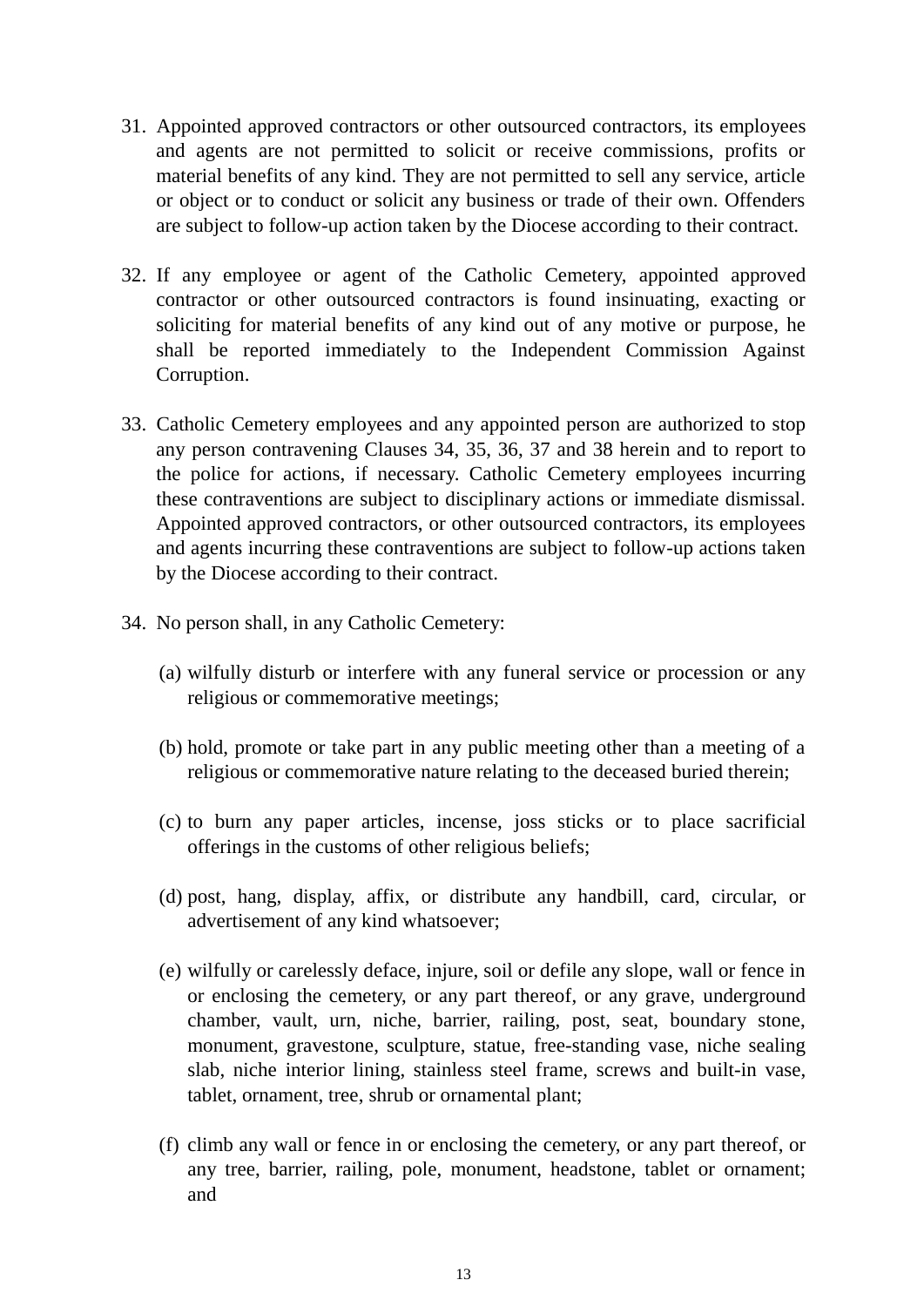(g) behave in a noisy or unseemly manner.

- 35. Except with the prior written approval of the Superintendent, no person shall be allowed to conduct guided tour, group visit, commercial filming, location shooting and/or any commercial activities in any Catholic Cemeteries.
- 36. No person shall permit any dogs or other animals to enter the Catholic Cemeteries.
- 37. No person shall dig any grave, carry out any earth excavation or carry out any works in a Catholic Cemetery without the written permission of the Superintendent and/or that of the Director of Food and Environmental Hygiene.
- 38. Gambling, drug taking, drug trafficking, vandalism or any other act of civil or criminal offences is strictly forbidden in the Catholic Cemeteries.
- 39. Any person causing damage, defacement, soiling or defilement for any reasons, whether wilfully or otherwise, in a Catholic Cemetery shall be held liable to make good and to indemnify all the loss and damages incurred.
- 40. Any complaint whatsoever should be either sent in writing with true and full name, correspondence address and telephone number or conveyed in person to the Superintendent of the Catholic Cemeteries whose office is as follows:

The Superintendent, Catholic Cemeteries, c/o St. Raphael's Catholic Cemetery Office, Cheung Sha Wan, Kowloon. Phone: (852) 2745-4220 Fax: (852) 2307-2585 Email: ccemstraphael@catholic.org.hk

# **CHAPTER 8 -- GENERAL**

- 41. These Rules are compiled by the Board and are approved and promulgated by the Catholic Bishop of Hong Kong.
- 42. These Rules are in accordance with the Private Cemeteries Regulation made under the Public Health and Municipal Services Ordinance and any other related statutory legislation of the Hong Kong Special Administrative Region. Should any of these Rules be inconsistent with those provided by the relevant government ordinances, the relevant government ordinances shall prevail.
- 43. These Rules are subject to addition, deletion and amendment by the Board as from time to time it deemed appropriate and necessary.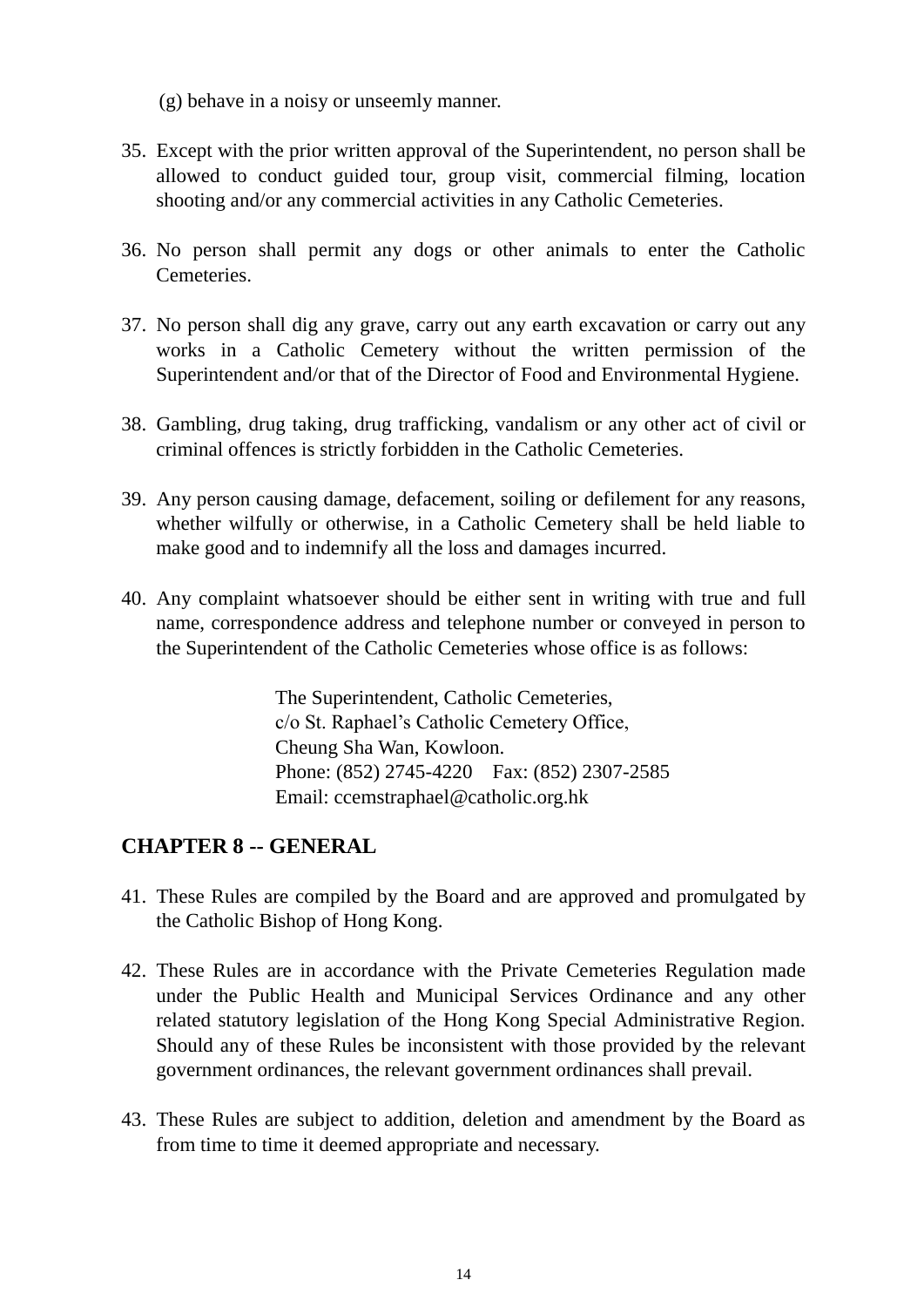- 44. (a) Words and expressions importing the masculine gender include the feminine and neuter genders.
	- (b) Words and expressions in the singular include the plural and words and expressions in the plural include the singular.
- 45. (a) The English language text and the Chinese language text of these Rules shall be equally authentic, and these Rules shall be construed accordingly.
	- (b) The provisions of these Rules are presumed to have the same meaning in each authentic text.
	- (c) Where a comparison of the authentic texts of these Rules discloses a difference of meaning which the rules of statutory interpretation ordinarily applicable do not resolve, the meaning which best reconciles the texts, having regard to the object and purposes of these Rules, shall be adopted.

**Revised by the Diocesan Board of Catholic Cemeteries on 25 May 2020, approved by the Director of Food and Environmental Hygiene of the Hong Kong Special Administrative Region on 31 July 2020 to take effect from 1 September 2020.**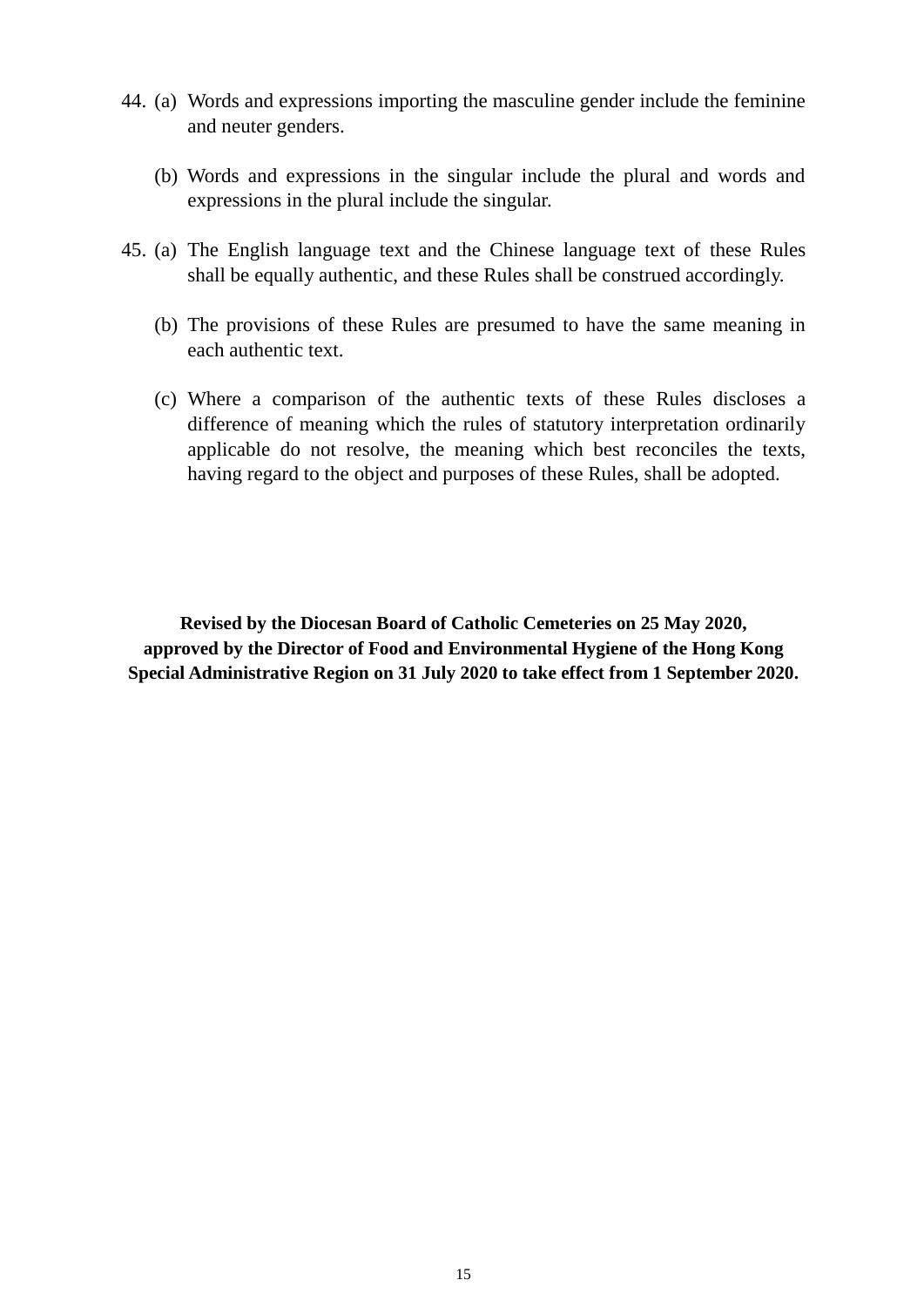In the religious belief of the Catholic faith, life begins at conception. The Catholic Diocese is therefore obliged under our faith to keep remains of foetus less than 24 weeks after conception, born of Catholic parent(s), in the designated Angels' Garden in our Catholic Cemetery upon application and subject to the following rules:-

- 1. Obtain and submit the duly completed application form together with all the relevant supporting documents for endorsement by the Parish Priest, Assistant Parish Priest or Permanent Deacon of the Parish of the parent(s) to the Catholic Cemetery Office. The application form is obtainable from the Catholic Cemetery Offices or can be downloaded from http://vgoffice.catholic.org.hk.
- 2. Subsequent to the successful completion of (1) above, apply to the Hospital for the relevant collection form upon fulfillment of all the procedures of the Hospital.
- 3. Payment of prescribed fees to the Catholic Cemetery Office as approved by the Board from time to time.